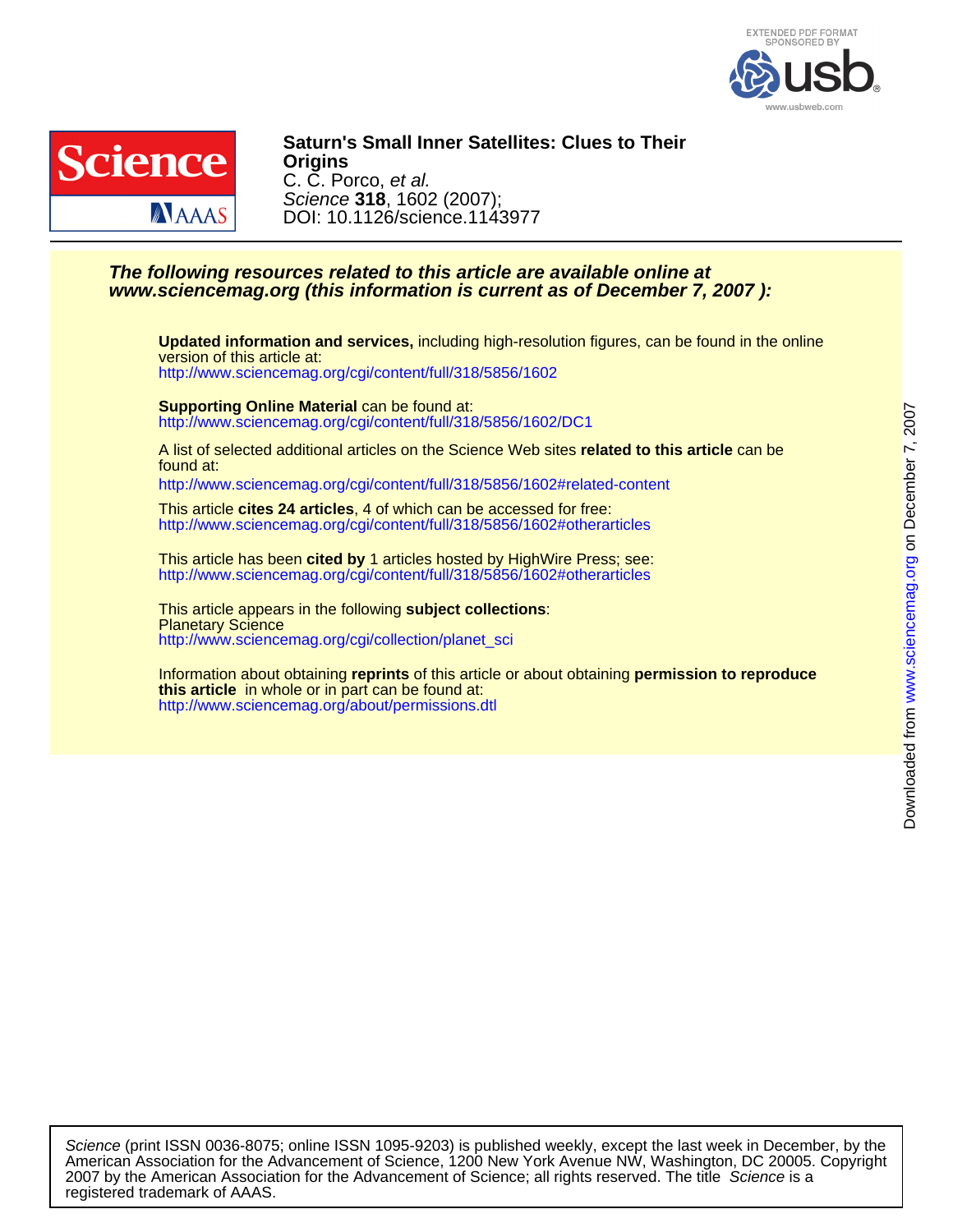# RESEARCH ARTICLES

# **Saturn's Small Inner Satellites:<br>Clues to Their Origins**

Clues to Their Origins C. C. Porco,1 \* P. C. Thomas,<sup>2</sup> J. W. Weiss,<sup>1</sup> D. C. Richardson<sup>3</sup>

#### AUTHORS' SUMMARY

**Before Voyager 1 arrived at Saturn in 1980, it was thought that**<br>the icy particles composing Saturn's rings were the detritus left<br>over from the planet's formation and that strong tidal forces<br>close to the planet prevente the icy particles composing Saturn's rings were the detritus left close to the planet prevented them from aggregating to solids much bigger than a few meters across. The Voyager spacecraft discovered small moons orbiting within and just outside the main rings, and made observations that suggested a ring mass equivalent to that of Saturn's 400-km-wide icy moon Mimas. These and other Voyager findings led many scientists to conclude instead that Saturn's rings formed by the catastrophic collisional disintegration of one or several large icy bodies, perhaps preexisting moons. The resulting debris would have quickly settled into the equatorial plane to form a thin disk. It was possible that the different major rings—A, B, and C—formed from different progenitor bodies and therefore were of different ages.

However, Voyager results also implied that a Mimas-sized moon would survive without collisional disruption for so long that any ring-forming event producing that much debris would have had to happen in the early

days of the solar system, ~4.5 billion years ago. Hence, ring B, by far the most massive, might be that old. Ring A, with less mass requiring a smaller, more easily disrupted progenitor body, might have formed more recently (1). The presence of moons 30 km in diameter near the outer part of the A ring, such as Pan and Atlas, remained a puzzle: The lifetimes of such small bodies against collision were expected to be shorter still. If disrupted since the A ring's formation, they must have reformed. But how could they do so in the presence of strong planetary tides? It was therefore deemed likely that the small, irregularly shaped moons within and around the rings were shards left over from the original breakup of the rings' progenitor body (or bodies) (2). Even the more distant,



View from the Cassini spacecraft of Saturn's moon Janus (about 190 km across) on the near side of the rings and Prometheus (about 120 km across) on the far side. Both moons have a low density. Analytical results and computer simulations imply that Prometheus, and perhaps Janus, have grown by accumulating porous ring debris around a relic core.

small moons of Saturn's major satellites Tethys and Dione were expected to be irregular chips off their larger co-orbital companions.

Divining the origin and evolution of Saturn's entire ring-satellite system was one of the principal goals of the Cassini mission. Cassini has surveyed the rings (within the orbit of Titan) for small bodies missed by Voyager and gathered information on their physical characteristics and orbits. Images have yielded sizes and shapes; masses have been determined through observed gravitational effects on other moons or on the rings.

Here, we show that the ring-region moons have high porosities and low densities, about half the density of water ice. Other Cassini results (3) imply that the ring particles themselves must have a similar low density. Beyond about the orbit of the F-ring shepherd Pandora, where tidal effects weaken, accretion of such porous material can proceed

moons in the ring region have the same composition as the rings, which would support this story. Also, crater size-frequency distributions on the larger saturnian satellites, especially Iapetus, will clarify how frequently collisions have occurred within the saturnian system, telling us whether the A ring is likely to be young and its small moons have been blasted apart and reaggregated since their original formation, or whether the whole system has been around since the dawn of the solar system.

#### Summary References

- 1. L. Esposito, Icarus 67, 345 (1986).
- 2. B. A. Smith et al., Science 215, 505 (1982).
- 3. M. Tiscareno et al., Astrophys. J. 651, L65 (2006).
- 4. S. Charnoz, A. Brahic, P. C. Thomas, C. C. Porco, Science 318, 1622 (2007).
- 5. E. Asphaug et al., Nature 393, 437 (1998).

smaller, more distant moons were formed entirely from aggregation of smaller fragments or are monolithic collisional shards, or somewhere in between is unknown. However, closer to the planet, we find that spontaneous, unseeded aggregation of porous particles, even if broadly distributed in size, to form large, homogeneous kilometer-sized bodies is not feasible.

easily. So whether Janus, Epimetheus, or any of the other, much

Instead we suggest, and computer simulations support, that the moons Pan and the newly discovered Daphnis (both within the outer A ring), Atlas (just beyond the A ring), and even Prometheus and Pandora (a few thousand kilometers farther out) all likely grew to their present sizes by the accumulation of porous ring material onto massive, denser cores that were one-third to one-half the present-day sizes of the moons. Although the cores themselves may be collisional shards, the present moons in their entirety cannot be. The cores of Pan and Daphnis were likely large enough to open their respective gaps in the rings, and their growth was largely finished before the gaps were cleared. A secondary

stage of accretion apparently formed the equatorial ridges of Pan and Atlas (4), and presumably Daphnis as well, after the disk had thinned to its present ~20-m thickness.

How far in the past all this took place is hard to say, and depends on when and whether Pan and Daphnis were disrupted after their initial formation. However, if they suffered any disruptions at all, their cores must have remained more or less intact, or reformation would have been impossible. Perhaps the thick porous blankets of material surrounding these cores today has protected them from being blown to bits, because porous material can absorb impacts with little damage to the underlying structure (5). It remains to be tested whether the surfaces of Pan and Daphnis and the other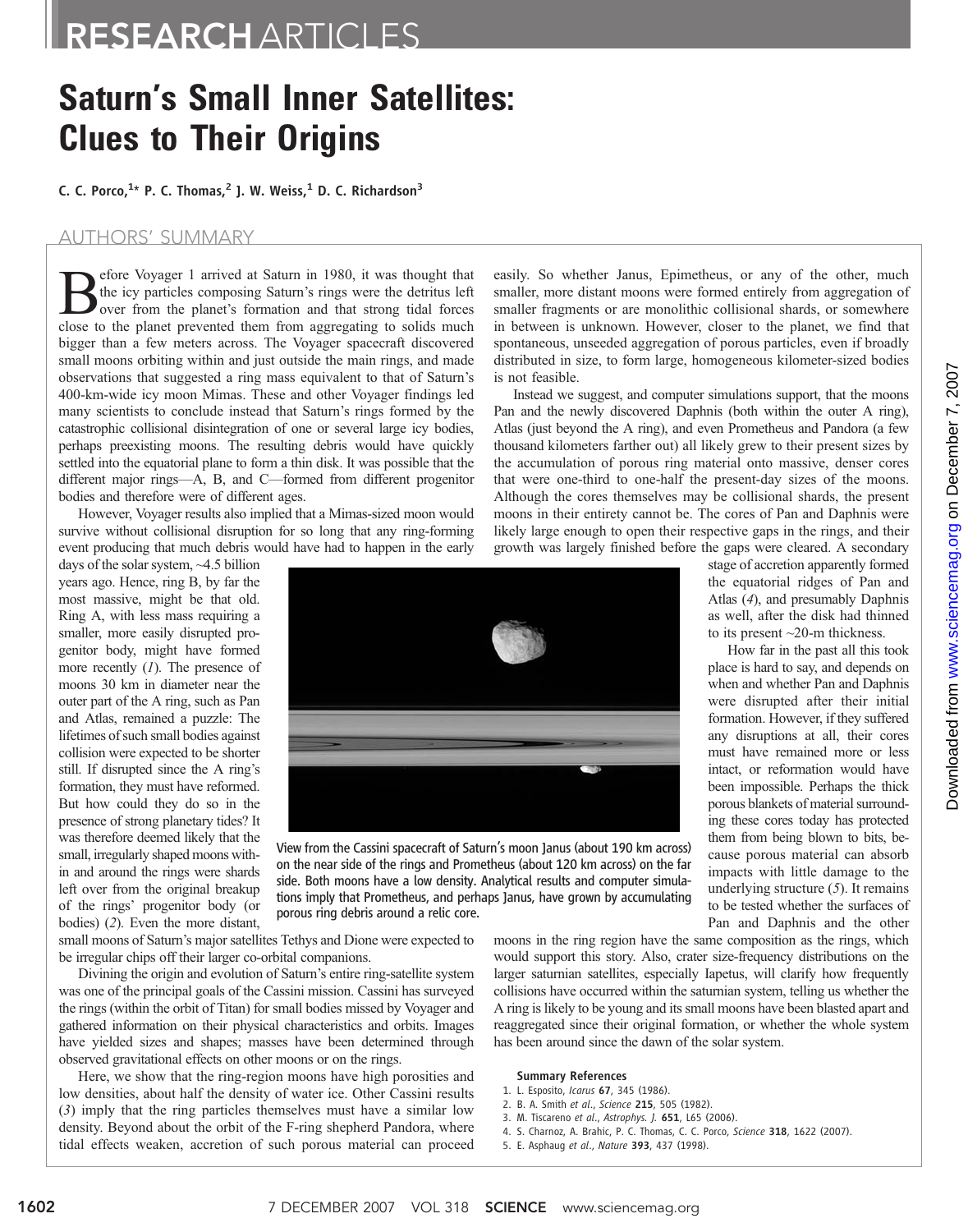## FULL-LENGTH ARTICLE

Cassini images of Saturn's small inner satellites (radii of less than ~100 kilometers) have yielded their sizes, shapes, and in some cases, topographies and mean densities. This information and numerical N-body simulations of accretionary growth have provided clues to their internal structures and origins. The innermost ring-region satellites have likely grown to the maximum sizes possible by accreting material around a dense core about one-third to one-half the present size of the moon. The other small satellites outside the ring region either may be close to monolithic collisional shards, modified to varying degrees by accretion, or may have grown by accretion without the aid of a core. We derived viscosity values of 87 and 20 square centimeters per second, respectively, for the ring material surrounding ring-embedded Pan and Daphnis. These moons almost certainly opened their respective gaps and then grew to their present size early on, when the local ring environment was thicker than it is today.

The first close views of the small saturnian ring-region satellites Atlas, Prometheus, Pandora, Janus, and Epimetheus came as a result of the Voyager flybys in the early 1980s (1, 2). Voyager images, generally of spatial resolutions coarser than ~2 km/pixel, yielded approximate sizes and albedos. Estimated normal reflectances of  $\geq$  ~0.5 indicated icy rather than rocky compositions (3).

The Voyager-era view of the origin of Saturn's rings (2, 4) called for the catastrophic breakup of one or several large icy bodies within the Roche zone of the planet—the boundary within which like-sized bodies cannot accrete owing to the differential gravity from the planet. However, smaller particles within the Roche zone have no difficulty accreting onto bigger bodies [e.g.,  $(5-7)$ ]. A progenitor body might have been a recently formed moon that evolved into the Roche zone through aerodynamic drag with the remains of the proto-saturnian nebula before it completely dissipated, or a body that had been captured into orbit around Saturn. The debris from the disruption event(s) became progressively ground down in mutual collisions to create a swarm of particles having a size distribution expected from collisions. The largest collisional shards, which for a system of ice particles would be roughly ~10 km in diameter (4), presumably were spared this fate by opening gaps in the rings and terminating their own erosion, assuming that the velocity dispersion of the particles had reduced the ring thickness to a size comparable to the size of the shards.

Other small moons throughout the Saturn system were also generally thought to be collisional shards (2). Janus and Epimetheus, occupying as they do essentially the same orbit, were thought to be the two major remnants of a catastrophic disruption of a single progenitor body. Farther from the planet, the small Trojans of Dione and Tethys (Hellene, Calypso, and Telesto)

were believed to be chips off their parent moons, Dione and Tethys, or even off the other large saturnian moons, that were then caught into resonance with Dione and Tethys.

The Imaging Science experiment (8) on the Cassini spacecraft has imaged these eight bodies, plus Pan in the Encke gap of the A ring, at image scales better than 1 km/pixel (Figs. 1 and 2). It has discovered three very small moons—Methone, Anthe, and Polydeuces—and has recovered one, Pallene, previously discovered by Voyager, all within the main satellite system; it has also found Daphnis within the Keeler gap of the outer A ring  $(9-11)$ . Cassini has also had a close encounter with one of them, Polydeuces. Image analyses have yielded sizes, shapes, topography, and in some cases masses and, hence, densities.

With this information in hand, we have examined these bodies for similarities and trends in physical characteristics, and compared them to numerical simulations of accretion from a system of particles.

Data and reduction methods. The image analysis technique chosen to measure the size and shape of a given satellite depends on the spatial resolution and coverage of a particular body (12–15). The moons' measured and modeled physical characteristics (Table 1) include the semi-axes of an ellipsoid that provides the best fit to the shape. (The observed shape is the collection of measured  $\{x,y,z\}$  coordinates of each grid point on a  $5^\circ \times 5^\circ$  latitude-longitude grid on the moon's surface.) These semi-axes may give slightly different volumes than those derived directly from the shapes because of imprecision in fitting simple analytic functions to complex natural forms. The moons' mean densities were computed using the actual observed volumes and the best measurements of masses for those moons for which masses have been determined (16).

The topography of those moons for which we have reliable shapes, masses, and spin states has also been calculated (Fig. 3). [For completeness, we include topographic models for those moons imaged at sufficient resolution and coverage; we assume an internal density where masses are unavailable (figs. S1 to S3).] Pan and Atlas are distinguished from the rest by distinct, longitudinally asymmetric, equatorial ridges delineated by concavities in the moons'limb profiles (Figs. 2 and 3).

Analysis. We compared the observed satellite properties with those expected for gravitationally bound agglomerations of particles ("rubble piles") that have formed by accretion. Such loose accumulations might be expected to have the shape of the Roche lobe (5, 17). Material can no longer accrete onto a body because of gravity alone once it reaches the size of its Roche lobe. We define the critical density as the density of a body that entirely fills its Roche lobe:

$$
\rho_{\rm crit} = \frac{3M_{\rm p}}{\gamma a_{\rm orbital}^3} \tag{1}
$$

where  $M_p$  is the mass of the planet,  $a_{\text{orbital}}$  is the semimajor axis of the orbit, and  $\gamma$  is a dimensionless shape parameter so that the volume of the moonlet is  $\gamma a^3$ , where a is the long semi-axis.<br>For the Roche lobe For the Roche lobe,

$$
\gamma = \frac{2\pi \ln(2 + \sqrt{3})}{3\sqrt{3}} \approx 1.59\tag{2}
$$

For a sphere,  $\gamma = 4\pi/3$ . Roche lobe dimensions for each moon whose mass is known are given in Table 1. The long semi-axis,  $a_R$ , points toward the planet, and the "perpendicular" axis,  $c_R$ , lies perpendicular to the orbit plane. The axis ratios for the Roche lobe are  $a_R$ : $b_R$ : $c_R$  = 3:2:2. For the computation of the critical density, we use the volume of a Roche lobe appropriate for a point-mass source.

Table 1 reveals that the observed long axes of Pan, Daphnis, Atlas, and Prometheus are within 15% of the long axis of the Roche lobe for a body of the given mass at the satellites' orbit. The trend breaks with Janus and Epimetheus, the co-orbital moons, which are much more discrepant in size. The inner satellites have surprisingly low densities:  $\sim$ 0.4 to 0.6 g cm<sup>-3</sup> (Table 1). The densities of the innermost of these moons are all approximately equal to the critical density at that distance, whereas farther from Saturn, the densities of Janus and Epimetheus are not. These comparisons immediately suggest a formation scenario (for at least the innermost moons) of growth by accretion of material until the critical density is reached, at which point the moon more or less fills its Roche lobe.

Numerical simulations. We have examined accretion into a "rubble pile" with the use of a numerical code that realistically simulates the behavior of ring particles in a patch of fixed dimensions in orbit around Saturn, inclusive of collisional and self-gravitational effects (18, 19). In this patch, we embedded, in turn, solid cores with radii of 12.5 and 25 m and internal densities of 0.9 g  $cm^{-3}$ appropriate for solid water ice. We chose particle disk characteristics—optical depth and surface mass density—believed to be representative of Saturn's A ring (20, 21). The ring particles were given a differential power-law size distribution,  $dN(r) \propto r^{-q} dr$ , with  $q \sim 3$  and radii r ranging from 0.3 to 5 m (22), a mass density of 0.4 g cm<sup>-</sup> reasonable for porous icy bodies, and elastic properties expected for ice (23). The size of the patch was chosen to be at least 10 times the final size of the moonlet's Roche lobe to minimize interactions between the moonlets and their mirror images in

<sup>&</sup>lt;sup>1</sup>Cassini Imaging Central Laboratory for Operations (CICLOPS), Space Science Institute, 4750 Walnut Street, Boulder, CO 80301, USA. <sup>2</sup> Center for Radiophysics and Space Research, Cornell University, Ithaca, NY 14853, USA. <sup>3</sup>Department of Astronomy, University of Maryland, College Park, MD 20742, USA.

<sup>\*</sup>To whom correspondence should be addressed. E-mail: carolyn@ciclops.org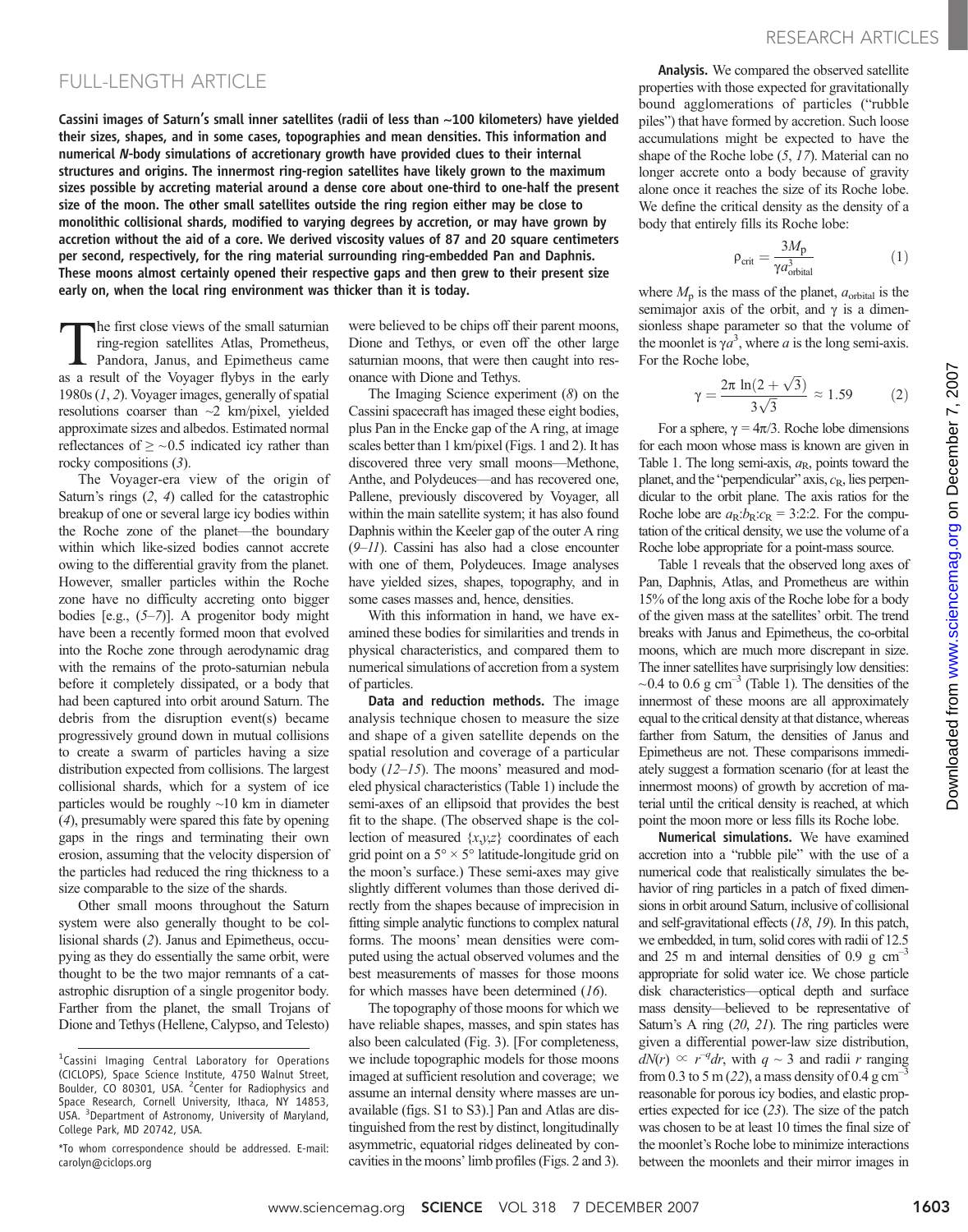## RESEARCH ARTICLES



Fig. 1. The highest-resolution images of all the small saturnian moons, except Anthe (between Methone and Pallene), shown to the same scale and in order of distance from Saturn. Pan is transiting Saturn and is partially occulted by the edge-on rings.

neighboring virtual cells (which are needed to provide the boundary conditions at the patch edges).

As expected, the core accreted particles until a statistical equilibrium was reached—as many particles were accreted as were dislodged by incom-



Saturn hemisphere pointing up and leading hemisphere to the left; Pan's trailing hemisphere seen at  $\sim$ 3 km/pixel from low southern latitudes; an equatorial view, with Saturn in the background, of Pan's anti-Saturn hemisphere at ~1 km/pixel. On Atlas, the ridge extends 20° to 30° in latitude on either side of the equator; on Pan, its latitudinal extent is 15° to 20°. Atlas shows more asymmetry than Pan in having a more rounded ridge in the leading and sub-Saturn quadrants. The heights of the ridges can be crudely estimated by assuming ellipsoidal shapes that lack ridges and vary smoothly across the equator (fig. S4). Heights of Atlas' ridge range from ~3 km (270°W) to 5 km (180° and 0°W); Pan's ridge reaches ~4 km at 0°W and is ~1.5 km over most of the rest of the equator. The ridge represents ~27% of Atlas' volume and 10% of Pan's volume.

ing new particles—and its effective bulk density dropped to the critical density (i.e., the value where it exactly fills its Roche lobe). The  $a, b$ , and  $c$  axes of the simulated moonlet were in a ratio of approximately 6:4:3, close to the effective Roche lobe axes ratio of 6:4:4 (Fig. 4). The discrepancy may be due to finite particle size effects in our simulations, where some of the accreted particles are smaller than the core by factors of only 2 to 5. An alternative explanation is that the particles with low relative velocity tend to enter through the inner and outer Lagrange points at the moonlet's equator and then migrate to different longitudes as well as higher latitudes, and this process may not be 100% effective at filling the Roche lobe in the perpendicular direction. The low bulk density and implied global porosities of the moonlet  $(\sim]30$  to 65%) are consistent with porosities inferred for many asteroids, commonly 20 to 60%  $(24)$ , and for icy Hyperion, ~43%  $(25)$ .

Discussion. The expected final size of a growing moon with a long semi-axis  $a$ , relative to the initial core with radius  $R<sub>c</sub>$ , can be calculated as

$$
\frac{a}{R_{\rm c}} = \left(\frac{4\pi}{3\gamma} \frac{\rho_{\rm c} - \rho_{\rm m}}{\rho_{\rm crit} - \rho_{\rm m}}\right)^{1/3} \tag{3}
$$

where  $\rho_{\rm crit}$  is the critical density,  $\rho_c$  is the density of the core, and  $\rho_m$  is the density of the mantle of material accreted around the core. (Note that  $\rho_m$  is equal to the bulk density of the particles,  $\rho_p$ , times their filling factor in the mantle; this equation is applicable only when  $\rho_m < \rho_{crit}$ .) We define mantle "macroporosity" to be  $1 - (\rho_m/\rho_p)$ , a measure of the degree of packing of the accreted material. The macroporosity of the accreted material, with a bulk density of  $\rho_p = 0.4$  g cm<sup>-3</sup> in our simulations, is ~65%.

Particles with bulk densities very near or below the critical density of 0.4  $\text{g cm}^{-3}$  will not accrete material, and homogeneous rubble piles with no central mass concentration are not even stable against tidal shear in the ring region hence the need for a core of larger density to begin the process of accretionary growth to a stable moon. If the core is a kilometer-sized collisional shard resulting from the breakup of a bigger icy progenitor ring body (4), it is reasonable to assume that its density might be somewhere between 0.5 and 0.9  $\text{g cm}^{-3}$ . We find that for this plausible range of core densities, the ringregion moons had to begin with cores that were approximately one-half to one-third the size of the final body (Fig. 5). In that case, neither  $\sim$ 40km-radius Prometheus nor ~4-km-radius Daphnis could have begun with a 10-m-radius core.

Fig. 2. The highest-resolution images of Pan and Atlas, showing their distinctive "flying saucer" shapes, owing to equatorial ridges not seen on the other moons. From left to right: a view of Atlas' trailing hemisphere, with north up, at a spatial scale of ~1 km/pixel; Atlas seen at ~250 m/pixel from midsouthern latitudes, with sub-

Despite the gross difference in the core sizes compared (i.e., 12.5 m versus tens of kilometers), the ratio of the escape speed from the moonlet to the tidal shear across it,  $V_{\text{esc}}/\Omega R$ , is a constant for the same mean density, independent of moonlet size. ( $V_{\text{esc}}/\Omega R$  is a measure of the strength of the moon's gravity pulling on a particle relative to the tidal forces that tend to keep particles from accreting.) This is also suggested by the identical results we achieved when we doubled the core size in our simulations (Fig. 5). Thus, for the purposes of investigating the general character of accretion, our numerical results are essentially scale-invariant and should apply to much larger bodies at the same orbital distance from Saturn, although nonspherical ring particle shapes and finite size effects may alter the mantle porosity somewhat from small to large sizes.

The observed moons deviate from exact Roche lobe shapes. Indeed, almost all of them have intermediate axes larger than those of their Roche lobes (Table 1). For Pan and Atlas, their shapes are more like flying saucers (Fig. 2), and even the ridgeless forms of Pan and Atlas show a departure from the classic Roche shape (fig. S4). The pointsource assumption in computing the Roche lobe shape, which might be expected to contribute to these discrepancies, in fact contributes very little (26). Other processes, however, can affect the detailed shapes of an accreting satellite. Those that work to make the surface approximately an equipotential, such as fluid behavior or downslope transport of loose material, generally fail for objects less than 100 km in radius (27). Departures from a pure Roche lobe shape might instead be expected as a result of the details of accretion. For example, particles carrying sufficient kinetic energy can strike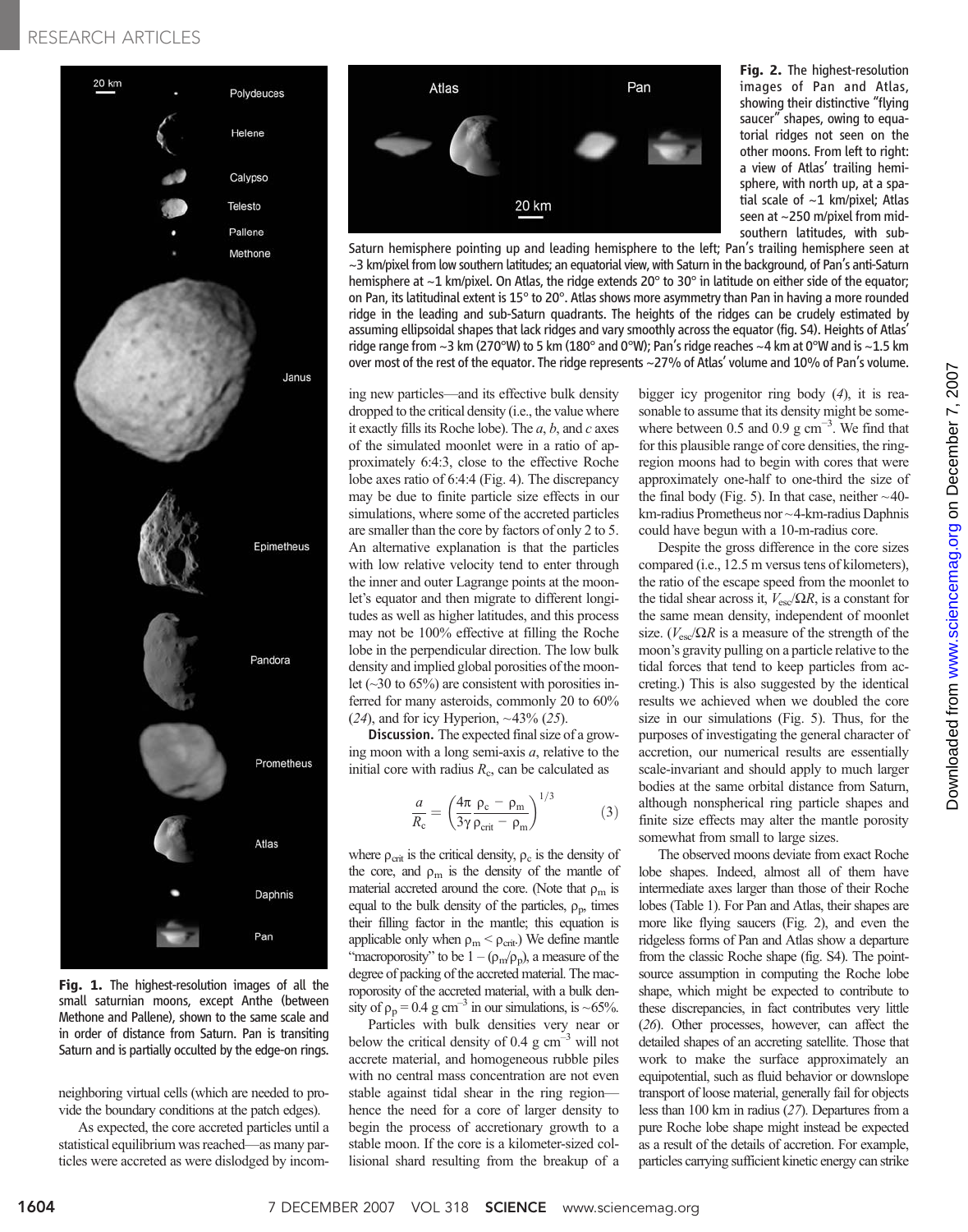Table 1. Characteristics of Saturn's small moons. Orbital distances from Saturn,  $a_{orbital}$  are from (29) for all moons except Anthe (11), Telesto, Calypso, and Helene; orbital distances of the latter three are taken from the JPL ephemeris file SAT252. Masses are determined from orbital integrations [i.e., satellite-satellite perturbations (27)] or, for Pan (9) and Daphnis (32), from the effects of the moons on the rings. Mean radius,  $r_{\rm m}$ , is that for a sphere having the same volume as the observed moon, except for Anthe, whose mean radius

has been estimated from its brightness  $(11)$ . Axes  $a, b$ , and  $c$  are those of the best-fit model ellipsoid;  $a_{\rm R}$ ,  $b_{\rm R}$ , and  $c_{\rm R}$  are the Roche lobe axes, computed using the moons' masses and assuming a point-mass source. Critical densities,  $\rho_{\text{crit}}$ , are computed as described in the text. Moons' estimated densities,  $\rho$ , are obtained from satellite masses and observed shapes. Fitted ellipsoid dimensions for Pan and Atlas with ridges removed are 15.9, 15.1, and 10.7 km, and 16.9, 16.0, and 9.3 km, respectively.

| <b>Satellite</b> | $a_{\rm orbital}$<br>(km) | Mass<br>$(x 10^{19} g)$                                                | $r_{\rm m}$ (km)           | a<br>(km) | b<br>(km) (km) | C | $\pm \delta a$ , $\delta b$ , $\delta c$<br>(km)  | $c/a$ $a_R$ (km) | $b_{\rm R} = c_{\rm R}$<br>(km) | $a/a_{R}$ | Pcrit<br>(g $cm^{-3}$ ) | (g $cm^{-3}$ )                   | $\rho/\rho_{\rm crit}$ |
|------------------|---------------------------|------------------------------------------------------------------------|----------------------------|-----------|----------------|---|---------------------------------------------------|------------------|---------------------------------|-----------|-------------------------|----------------------------------|------------------------|
| Pan              | 133,584                   | $0.495 \pm 0.075$                                                      |                            |           |                |   | $14.2 \pm 1.3$ 17.4 15.8 10.4 2.0, 1.3, 0.84 0.60 | 19.1             | 12.7                            | 0.91      | 0.45                    | $0.41 \pm 0.15$                  | $0.92 \pm 0.32$        |
| <b>Daphnis</b>   |                           | $136,504$ 0.0084 ± 0.0012 $3.9 \pm 0.8$ 4.5 4.3 3.1 0.8, 0.8, 0.9 0.69 |                            |           |                |   |                                                   | 4.9              | 3.2                             | 0.93      | 0.42                    | $0.34 \pm 0.21$                  | $0.80 \pm 0.50$        |
| Atlas            | 137,670                   | $0.66 \pm 0.06$                                                        |                            |           |                |   | $15.1 \pm 1.4$ 20.9 18.1 8.9 1.4, 2.5, 0.8 0.43   | 21.6             | 14.4                            | 0.97      | 0.41                    | $0.46 \pm 0.10$                  | $1.12 \pm 0.24$        |
| Prometheus       | 139,380                   | $15.67 \pm 0.20$                                                       |                            |           |                |   | $43.1 \pm 2.7$ 66.3 39.5 30.7 3.2, 3.2, 2.0 0.46  | 62.9             | 41.9                            | 1.05      | 0.40                    | $0.47 \pm 0.065$ 1.18 $\pm$ 0.17 |                        |
| Pandora          | 141,720                   | $13.56 \pm 0.23$                                                       |                            |           |                |   | $40.3 \pm 2.2$ 51.6 39.8 32.0 1.8, 2.1, 2.9 0.62  | 61.0             | 40.7                            | 0.85      | 0.38                    | $0.50 \pm 0.085$ 1.32 $\pm$ 0.23 |                        |
| Epimetheus       | 151,410                   | $53.07 \pm 0.14$                                                       |                            |           |                |   | $56.7 \pm 1.9$ 58.0 58.7 53.2 2.5, 3.2, 0.8 0.92  | 102.7            | 68.4                            | 0.57      | 0.31                    | $0.69 \pm 0.13$                  | $2.25 \pm 0.42$        |
| Janus            |                           | $151,460$ $188.91 \pm 0.50$                                            |                            |           |                |   | $89.6 \pm 2.0$ 97.4 96.9 76.2 2.9, 2.2, 1.2 0.78  | 157.4            | 105                             | 0.62      | 0.31                    | $0.63 \pm 0.063$ 2.03 $\pm$ 0.21 |                        |
| Methone          | 194,440                   |                                                                        | $1.6 \pm 0.6$              |           |                |   | 0.6                                               |                  |                                 |           | 0.15                    |                                  |                        |
| Anthe            | 197,700                   | $\qquad \qquad -$                                                      | ~1                         |           |                |   |                                                   |                  |                                 |           | 0.14                    |                                  |                        |
| Pallene          | 212,280                   | $\overline{\phantom{m}}$                                               | $2.2 \pm 0.3$              |           |                |   | 2.6 2.2 1.8 0.4, 0.3, 0.2 0.69                    |                  |                                 |           | 0.11                    |                                  |                        |
| Telesto          | 294,710                   | $\qquad \qquad -$                                                      |                            |           |                |   | $12.4 \pm 0.4$ 15.7 11.7 10.4 0.6, 0.3, 0.3 0.66  |                  |                                 |           | 0.04                    |                                  |                        |
| Calypso          | 294,710                   | $\overline{\phantom{0}}$                                               | $10.6 \pm 0.7$ 15.0 11.5 7 |           |                |   | $0.3, 2.3, 0.6$ 0.47                              |                  |                                 |           | 0.04                    |                                  |                        |
| Polydeuces       | 377,200                   |                                                                        |                            |           |                |   | $1.3 \pm 0.4$ 1.5 1.2 1.0 0.6, 0.4, 0.2 0.67      |                  |                                 |           | 0.02                    |                                  |                        |
| Helene           | 377,420                   |                                                                        |                            |           |                |   | $16.5 \pm 0.6$ 19.4 18.5 12.3 0.2, 1.0, 1.0 0.63  |                  |                                 |           | 0.02                    |                                  |                        |

a surface and stick because of cohesive and frictional forces, even if the impact site has a considerably higher gravitational potential than other locales on the surface. Alternatively, hypervelocity impacts may form large craters, redistribute material around the surface (or eject it entirely), and in general compete with low-speed accretion and consequently lead to deviation from an equipotential surface. Accretion of particles with low relative velocity that are essentially coplanar with the satellite and are therefore on low-inclination orbits, might also build up the moon's intermediate axes long before the Roche lobe has been "filled." Finally, a moon's detailed orbital motion can determine where around the midsection the material will ultimately land. The equatorial ridges of Pan and Atlas and their specific longitudinal asymmetries can be explained by a post-formation, late-stage accretion (28) from a vertically thin disk. The details depend on the eccentricities and inclinations of these two moons (29). (Daphnis too may sport a ridge, owing to accretion from the thin rings, that Cassini may reveal in future observations.) Thus, it is not surprising that the moons do not have exact Roche lobe shapes.

We tested the degree to which interior models with dense cores move the surfaces toward equipotentials by calculating (12) the surface potentials and the effective gravitational topography on the four ring moons, using their observed shapes and assuming a central core of  $0.9 \text{ g cm}^{-3}$  and a mantle of density  $0.15$  g cm<sup>-3</sup> (Fig. 3). The gravitational topography on the ring-region moons Pan, Atlas, Prometheus, and Pandora reaches a few kilometers, or modest fractions of the mean radii. The very low values of gravity on the Saturn and anti-Saturn equatorial regions indicate that these objects are in fact near the limit of accretion in those locales, as expected. These features are not unique

to "core" interior models: Assuming a uniformdensity interior produces comparable gravitational topography (Fig. 6). However, because a dense core is required to start the accretion process, the observations, core models, and simulations are consistent with a formation scenario, for at least the innermost moons, of growth by accretion around a dense core to the maximum possible size (and minimum critical density), wherein the overall Roche lobe conditions and the varied dynamics of impacting particles dominate any possible effects due to surface processes such as downslope motion.

If this accretionary growth model is correct, we can now add an additional factor to the dynamic history of ring-embedded moons such as Pan and Daphnis, which currently maintain gaps—Encke and Keeler, respectively—in Saturn's outer rings. The mass of a ring-embedded moonlet required to open and maintain a narrow gap at a given orbital radius can be found by balancing the viscous ring torque with the torque exerted by a satellite on the gap edge  $(30)$ :

$$
\mu^2 = \frac{3\pi v}{0.84\left(a_{\text{orbital}}\right)^2 \Omega} \left(\frac{w}{a_{\text{orbital}}}\right)^3 \qquad (4)
$$

where  $\Omega$  is the orbital frequency at semimajor axis  $\alpha_{\text{max}}$  is the ratio of the mass of the moonlet to  $a_{\text{orbital}}$ ,  $\mu$  is the ratio of the mass of the moonlet to the mass of Saturn,  $w$  is the half-width of the gap, and  $v$  is the viscosity of the ring. For Pan and Daphnis to maintain their present gaps, the ring viscosities must be  $v \sim 87 \text{ cm}^2 \text{ s}^{-1}$  for Pan and  $v \sim 20 \text{ cm}^2 \text{ s}^{-1}$  for Daphnis Using these viscosities  $20 \text{ cm}^2 \text{ s}^{-1}$  for Daphnis. Using these viscosities, we can find the minimum mass required to open the Encke and Keeler gaps. That point is reached when the moon grows to a mass where the gap width, maintained by its overlapping Lindblad resonances at the gap's edge, exceeds the moon's Roche lobe (assuming that the ring's thickness is not much larger than the moon).

Replacing w with the Roche lobe radius  $[a_{\text{orbital}}(\mu/3)^{1/3}]$ , we obtain

$$
\mu = \frac{\pi v}{0.84 \left( a_{\text{orbital}} \right)^2 \Omega} \tag{5}
$$

Using the viscosities derived above produces a minimum Pan mass for opening the Encke gap of  $GM_{\rm P} \sim 5.5 \times 10^{-7} \text{ km}^3 \text{ s}^{-2}$ , yielding a Roche lobe semi-axis  $a \sim 2$  km; for Daphnis and the Keeler gap,  $GM_{\rm D} \sim 1.2 \times 10^{-7} \text{ km}^3 \text{ s}^{-2}$  and  $a \sim 1 \text{ km}$ . Daphnis' mass today is 40 times this minimum for the Keeler gap; Pan's mass is 600 times the minimum to open the Encke gap. Their original cores must have been between 1.8 and 3 km in radius for Daphnis, and ~8 to 12 km for Pan, depending on the core density (Fig. 5). It is likely that both bodies, but especially Pan, opened their gaps before growing to their final sizes (and dropping to their critical density).

In order for Pan and Daphnis to grow from small cores to the sizes they are today, both the initial gap-opening and accretionary epochs for these moons must have occurred during a time when the local debris disk they were embedded in was at least comparable to the final size of the moon and not as vertically thin  $(-20 \text{ m})$  as Saturn's present rings—that is, very early in the history of the outer A ring. (By analogy, the same would be true even for Atlas, Prometheus, and Pandora.) Because times for collapse to a thin disk are short (4), the accretion stage must also have occurred rapidly. A later secondary accretionary stage for Pan and Atlas, after the local disk had thinned to its present state but was still amply populated, was likely responsible for adorning these two moons with the distinct equatorial ridges we see today (28).

The possibility that all these ring-region moons were catastrophically disrupted and reaccreted, perhaps several times, during the lifetime of the A ring (2) does not fundamentally alter the above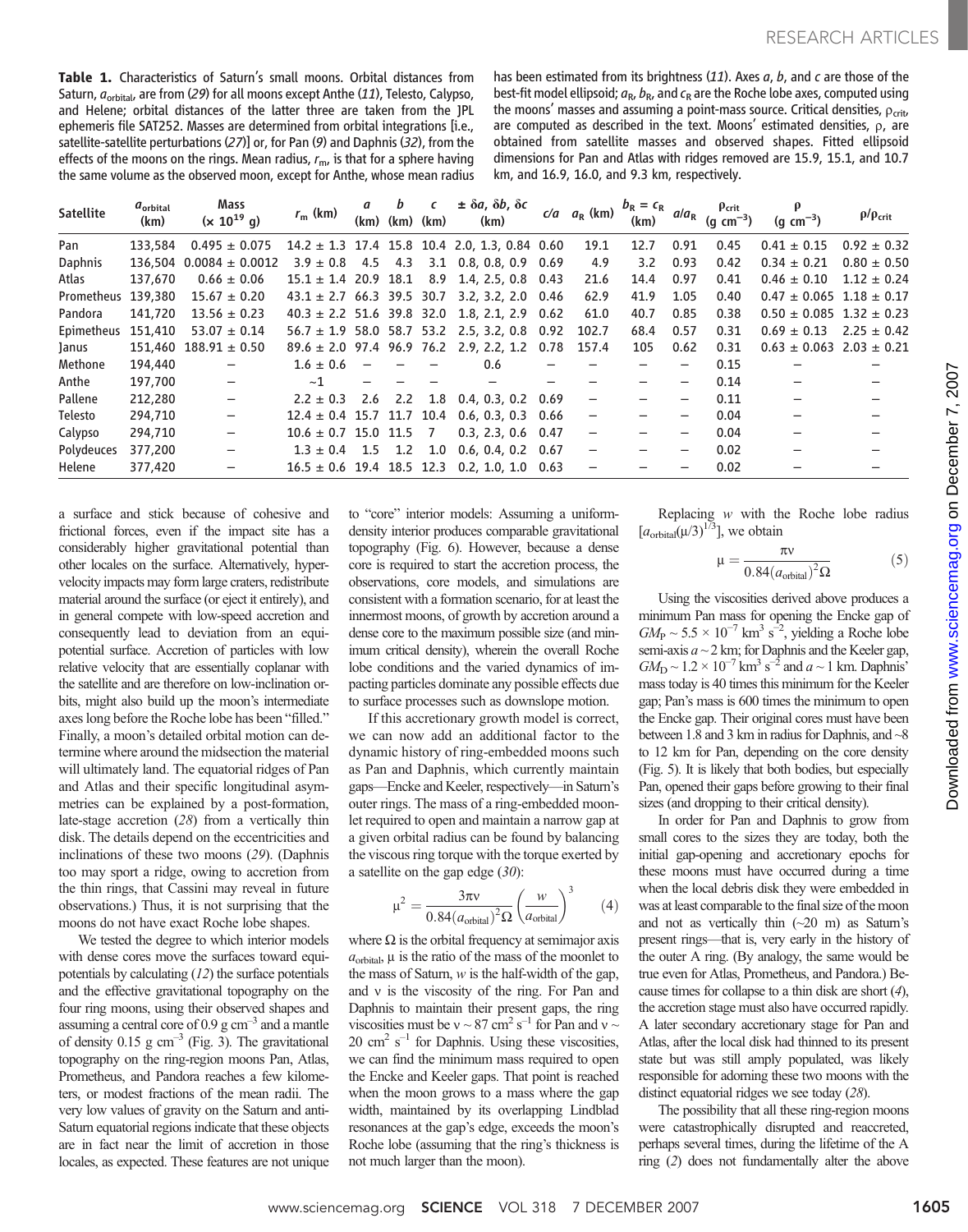## RESEARCH ARTICLES

sequence of events, but only resets the time of last occurrence. This assumes that the dense cores more or less survived the disruption and were therefore available to initiate the next accretionary epoch. The thick shells of ring material surrounding the cores may in fact have protected them from breakup (31). In this case, the debris clouds from which today ' s observed moons coalesced would simply consist of material recycled from their most recent disruption.

The discrepancy between the Roche lobe size and the sizes of the more distant moons, such as Janus and Epimetheus, may imply that these moons ran out of ring material before reaching their critical densities and maximum sizes. These moons very likely originated closer to Saturn and, through the torques they exert on the rings, quickly moved out to their present position (30). Taking their possible radial migration into consideration, their sizes are still significantly smaller, and their mass densities significantly higher, than one would expect for a Roche lobe–filling body in their general vicinity. If their formation location was more distant than  $\sim$ 148,000 km from Saturn, it is possible that they are entirely accretional in origin, as no core is required for accretion beyond this distance assuming the ring particle mass densities we have adopted here (Fig. 5). However, if they formed within an orbital distance of ~148,000 km from Saturn, they may in fact be the original shards, perhaps modified to some degree by accretion, that resulted from the disruption of their progenitor body (2).

Within the observational uncertainties, the tiny satellite-region moons beyond Janus (i.e., Methone, Anthe, Pallene, and Polydeuces) could be any shape. Of the larger Trojans, only Telesto ' s shape looks Roche-like, and high-resolution images show it to be visibly coated with debris, implying perhaps some accretion. The critical densities at the orbital distances of all these moons are so small that it is exceedingly doubtful that these moons are filling their Roche lobes; such densities imply implausibly high macroporosities approaching ~95%. All these moons, like Janus and Epimetheus, may be original collisional shards that have been modified by accretion to varying degrees by some combination of the processes mentioned above, or they may have formed entirely by accretion without the aid of a dense core.

#### References and Notes

- 1. B. A. Smith et al., Science 212, 163 (1981).
- 2. B. A. Smith et al., Science 215, 505 (1982).
- 3. P. C. Thomas, J. Veverka, D. Morrison, M. Davies,
- T. V. Johnson, J. Geophys. Res. 88, 8743 (1983).
- 4. A. Harris, in Planetary Rings, R. Greenberg, A. Brahic, Eds. (Univ. of Arizona Press, Tucson, AZ, 1984), pp. 641 –659.
- 5. D. R. Davis, S. J. Weidenschilling, C. R. Chapman, R. Greenberg, Science 224, 744 (1984).
- 6. A. R. Dobrovolskis, J. A. Burns, Icarus 42, 422 (1980).
- 7. R. M. Canup, L. W. Esposito, Icarus 113, 331 (1995).
- 8. C. C. Porco et al., Space Sci. Rev. 115, 363 (2004).
- 9. C. C. Porco et al., Science 307, 1226 (2005).
- 10. C. C. Porco et al., IAU Circ. 8432 (2004).
- 11. C. C. Porco et al., IAU Circ. 8857 (2007).
- 12. P. C. Thomas, Icarus 105, 326 (1993).
- 13. D. P. Simonelli, P. Thomas, B. T. Carcich, J. Veverka, Icarus 103, 49 (1993).

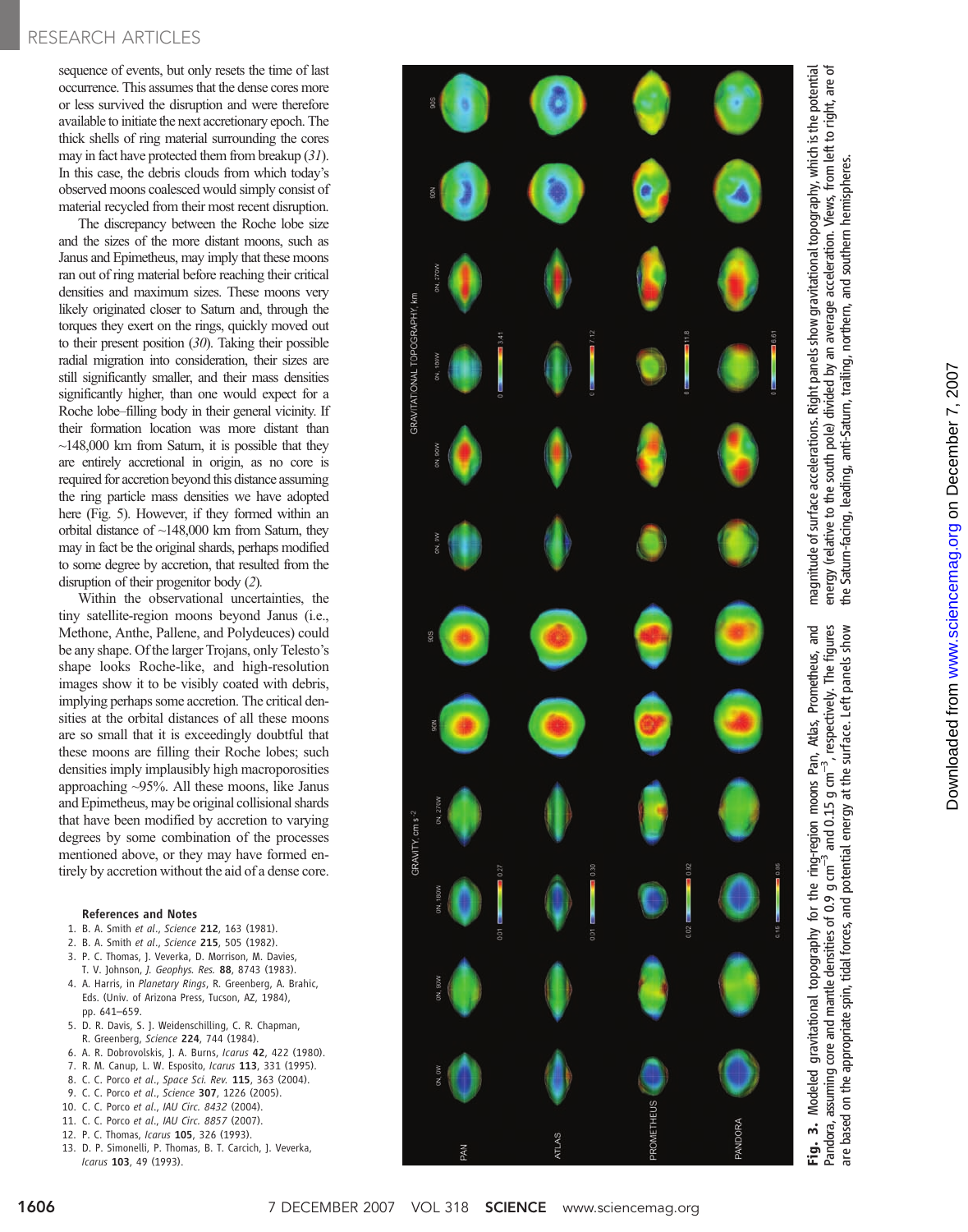

Fig. 4. Ring-patch code simulations with an embedded moonlet of radius 25 m. (A) View of the Saturn-facing hemisphere. (B) View of the leading hemisphere. (C) View from the northern hemisphere, with the leading hemisphere pointing

Fig. 5. Variation with orbital radius from Saturn of the final relative size of a moon (with respect to the size of the core) growing in a disk of particles with internal bulk mass density of 0.4  $g$  cm<sup>-3</sup>. Green hatched  $\overline{\phantom{a}}$  region is the range of final sizes for a moon with a core of 0.5 g cm $^{-3};$ blue hatched region, for a moon with a core of 0.9 g  $\text{cm}^{-3}$ . Both are bounded by mantle porosities of 20% (top) and 70% (bottom), or mantle densities of 0.32 g  $\text{cm}^{-3}$  and 0.12 g  $\text{cm}^{-3}$ , respectively. Data points are the simulation results for a core with a radius of 12.5 m .<br>(triangles) and 25 m (red squares), a density of 0.9 g cm<sup>-3</sup>, and a porosity of 65% (or a mantle density of 0.15 g  $\text{cm}^{-3}$ ). Error bars on the simulations are comparable to the size of the symbols and show the statistical variations in the final moonlet size over the last five orbits of the 15-orbit simulations. The solid and dashed black curves are the theoretical predictions for moons with two different core densities and the mantle porosity (~65%) found in all the simulations. The agreement between data and theory confirms the relation used to calculate the hatched regions. Vertical dotted lines signify the locations of the moons considered in this paper: from left to right, Pan, Daphnis, Atlas, Prometheus, Pandora, and Janus/Epimetheus. Beyond ~148,000

downward. The red region visible in these images is the core, slightly visible in (C). The observed axes ratio in these simulations was 6:4:3, slightly smaller than the classic Roche lobe shape of 6:4:4 in the vertical direction.



km, moonlet growth does not require a dense core; accretion and growth from a debris disk can proceed unaided.

Fig. 6. Gravitational topography for Prometheus, assuming its observed shape but two different interior models: homogeneous and core. The former assumes a uniform interior with critical density for Prometheus of 0.4 g  $\text{cm}^{-3}$ ; the latter assumes a core of 0.9  $\alpha$  cm<sup>-3</sup> and mantle of 0.15  $\rm g$  cm $^{-3}$ , with an overall density equal to its critical density. The range of gravitational to-



pography in kilometers is given below each. The observed shape and mass alone do not discriminate between these two interior models.

- 14. P. C. Thomas et al., Icarus 135, 175 (1998).
- 15. See supporting material on Science Online.
- 16. Masses are unavailable for the Trojans of Tethys (Calypso and Telesto) and Dione (Helene and Polydeuces), as well as the tiny satellite-region moons Methone, Anthe, Pallene, and Polydeuces, because none of these is massive enough to measurably perturb any nearby or resonant moons.
- 17. J. M. A. Danby, Fundamentals of Celestial Mechanics (Willmann-Bell, Richmond, VA, 1992).
- 18. D. C. Richardson, Mon. Not. R. Astron. Soc. 269, 493 (1994).
- 19. D. C. Richardson, T. Quinn, J. Stadel, G. Lake, Icarus 143, 45 (2000).
- 20. J. Colwell, L. W. Esposito, M. Sremcevic, Geophys. Res. Lett. 33, L07201 (2006).
- 21. M. S. Tiscareno et al., Nature 440, 648 (2006).
- 22. R. G. French, P. D. Nicholson, Icarus 145, 502 (2000).
- 23. K. D. Supulver, F. G. Bridges, D. N. C. Lin, Icarus 113,
- 188 (1995).
- 24. D. T. Britt, D. Yeomans, K. Housen, G. Consolmagno, in Asteroids III, W. F. Bottke, A. Cellino, P. Paolicchi,

R. P. Binzel, Eds. (Univ. of Arizona Press, Tucson, AZ, 2002), pp. 485–500.

- 25. P. C. Thomas et al., Nature 448, 50 (2007).
- 26. It is reasonable to question the assumption that the moonlets are point masses in calculating the Roche lobe dimensions (shape and critical density) because they are clearly extended bodies. However, no self-gravitating extended body with a homogeneous interior and the low densities found for the moons in this study is even stable in the ring region, and bodies with dense cores and under-dense mantles differ in their dimensions from those of a point-mass Roche lobe by at most  $\sim$  5%.
- 27. I. Sharma, J. T. Jenkins, J. A. Burns, Icarus 183, 312 (2006).
- 28. S. Charnoz, A. Brahic, P. C. Thomas, C. C. Porco, Science 318, 1622 (2007).
- 29. I. Spitale et al., Astron. I. 132, 692 (2006).
- 30. P. Goldreich, S. Tremaine, Annu. Rev. Astron. Astrophys. 20, 249 (1982).
- 31. E. Asphaug et al., Nature 393, 437 (1998).
- 32. J. W. Weiss, C. C. Porco, M. S. Tiscareno, J. A. Burns, L. Dones, Bull. Am. Astron. Soc. 37, 767 (2005).
- 33. We thank the staff members of CICLOPS and B. Carcich (Cornell University) for technical support, and L. Dones for fruitful discussions. Supported by NASA Planetary Geology and Geophysics grant NAG5-4451 and the Cassini Project.

#### Supporting Online Material

www.sciencemag.org/cgi/content/full/318/5856/1602/DC1 Materials and Methods Figs. S1 to S4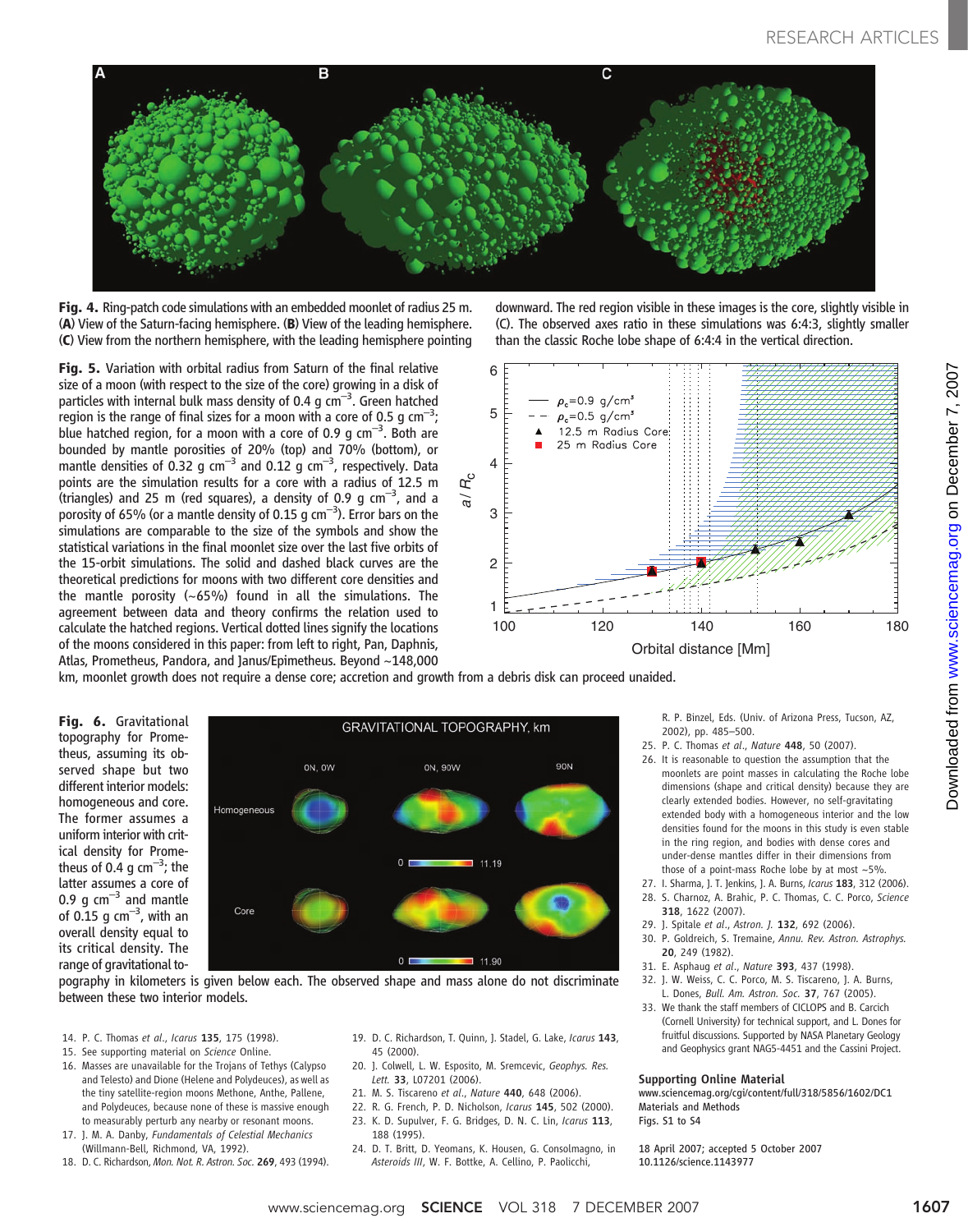

## Supporting Online Material for

## **Saturn's Small Inner Satellites: Clues to Their Origins**

C. C. Porco,\* P. C. Thomas, J. W. Weiss, D. C. Richardson

\*To whom correspondence should be addressed. E-mail: carolyn@ciclops.org

Published 7 December 2007, *Science* **318**, 1602 (2007) DOI: 10.1126/science.1143977

**This PDF file includes:** 

Materials and Methods

Figs. S1 to S4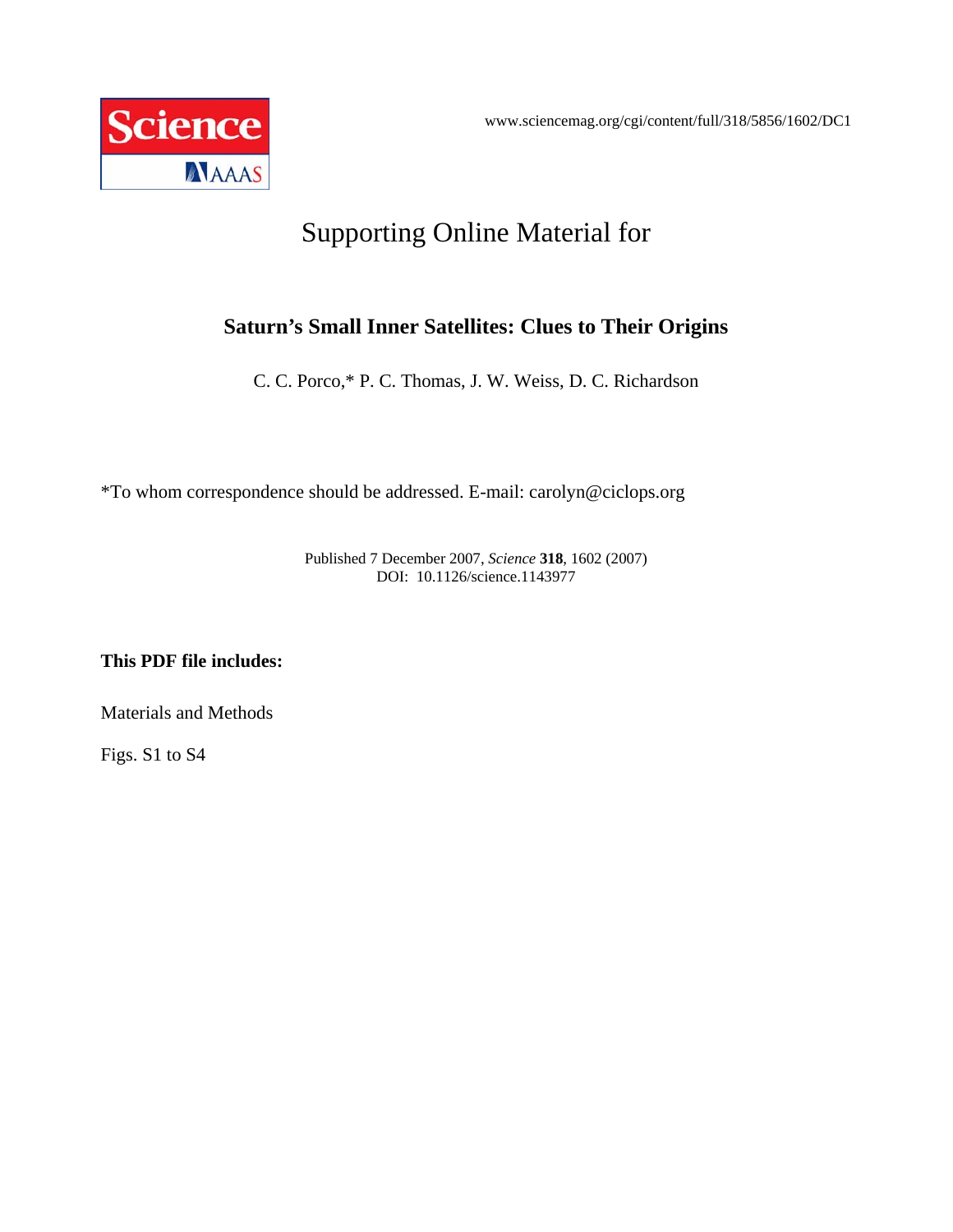## **SUPPLEMENTARY ON-LINE MATERIAL**

### SATURN'S SMALL INNER SATELLITES: CLUES TO THEIR ORIGINS

C.C. Porco<sup>1</sup>, P. C. Thomas<sup>2</sup>, J. W. Weiss<sup>1</sup>, D.C. Richardson<sup>3</sup>

<sup>1</sup>CICLOPS, Space Science Institute, 4750 Walnut St., Boulder, CO 80301.<sup>2</sup> Center for Radiophysics and Space Research, Cornell University, Ithaca NY 14853. <sup>3</sup>Department of Astronomy, University of Maryland, College Park, MD 20742

#### **Abstract:**

Cassini images of Saturn's small inner satellites (radii of less than  $\sim$  100 kilometers) have yielded their sizes, shapes, and in some cases, topographies and mean densities. This information, and numerical *N*-body simulations of accretionary growth, have provided clues to their internal structure and origins. The innermost ring-region satellites have likely grown to the maximum sizes possible by accreting material around a dense core about a third to a half the present size of the moon. The other small satellites outside the ring region either may be close to monolithic collisional shards, modified to varying degrees by accretion, or may have grown by accretion without the aid of a core. We derive viscosity values of 87 cm<sup>2</sup>/sec and 20 cm<sup>2</sup>/sec, respectively, for the ring material surrounding ring-embedded Pan and Daphnis: These moons almost certainly opened their respective gaps and then grew to their present size early on when the local ring environment was thicker than it is today.

## **Data and Reduction Methods:**

In this work, we have used the best Cassini images available of each body and the reconstructed relative geometry of the Cassini spacecraft and the satellite. Errors in positions are not a significant factor in this work. We assume synchronous rotation; repeat observations are consistent with synchronous rotation for all satellites except for objects with insufficient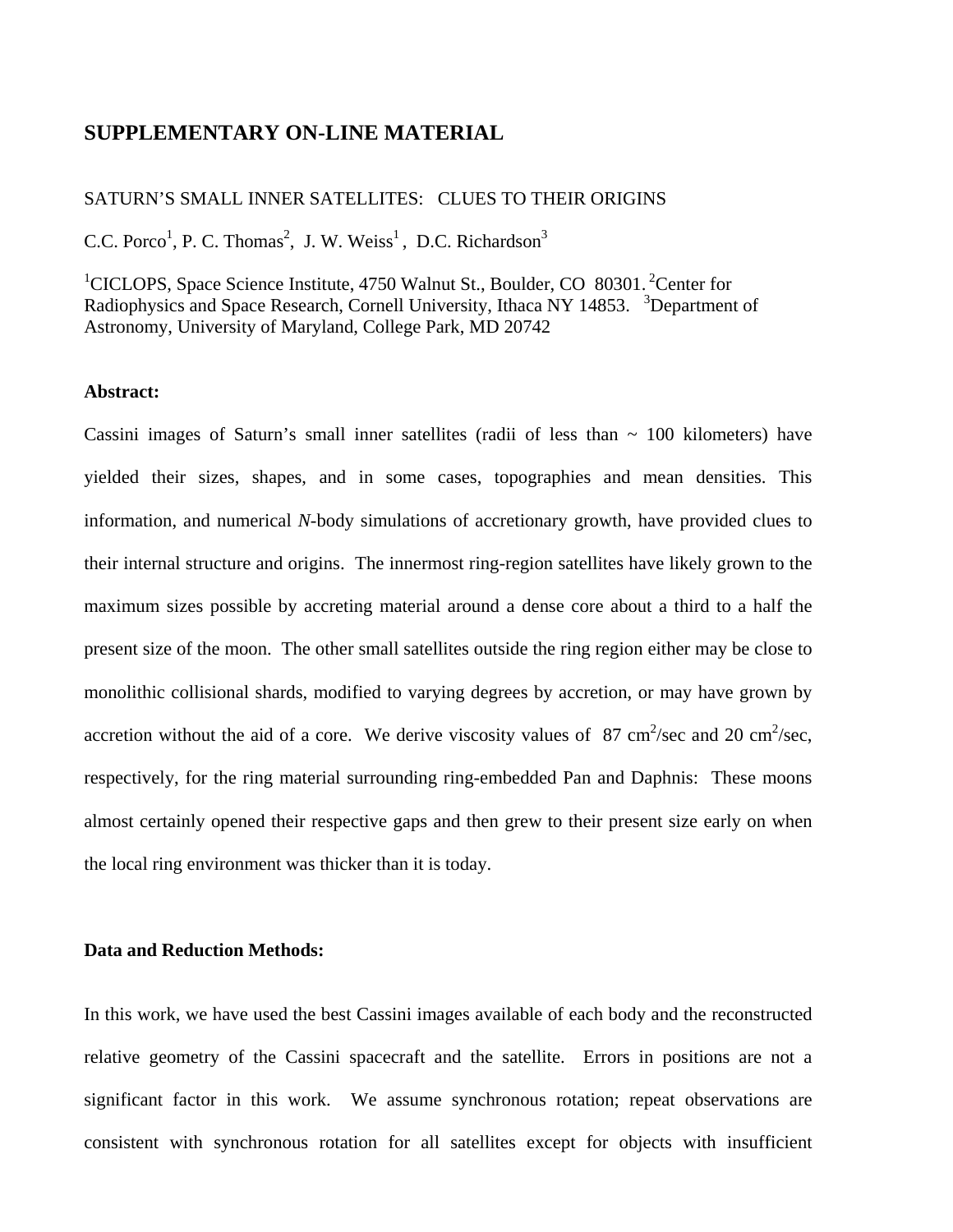observations, such as Methone, Anthe, Pallene, Helene, and Polydeuces. For these objects, in principle rotation states other than synchronous are possible, though they are not expected.. The spin states of Janus and Epimetheus have been detected to change approaching and following their early 2006 orbital switch. To avoid the need to make an adjustment for varying spin, we have modeled their shapes only with images obtained before the end of 2005.

For some objects such as Janus, Epimetheus, Pandora, and Telesto which have been seen from different directions with good resolution  $(> 100$  pixels/diameter), we do stereo control point analysis. For objects with small numbers of images, matching  $5^{\circ} \times 5^{\circ}$  shape models with limb and terminator positions replaces the usual control point solutions. Estimated uncertainties (treated as 2-σ numbers) in the radii of objects imaged at low resolution derive largely from their irregular shapes and the amount of coverage necessary to constrain peaks and depressions. For small objects, projected cross sections are controlled to  $\sim 0.5$  pixels by individual scans across illuminated and silhouetted disks. The best limb scans of Atlas and Pan illustrate some of the limitations. Pan is partly obscured by rings, and other parts of the limb are not sharply defined. Additionally, fitting limbs to small images (those with diameters less than  $\sim$ 30 pixels) runs afoul of changing photometry within 5 pixels of the limb which biases the limb-fitting. Uncertainties in these shape models reflect resolution and coverage, not simply irregular shapes.

We present the best shape models currently available in Figures S1, S2 and S3 for those moons imaged at sufficient resolution and coverage. Figure S4 illustrates what Pan and Atlas might look like with their equatorial ridges removed.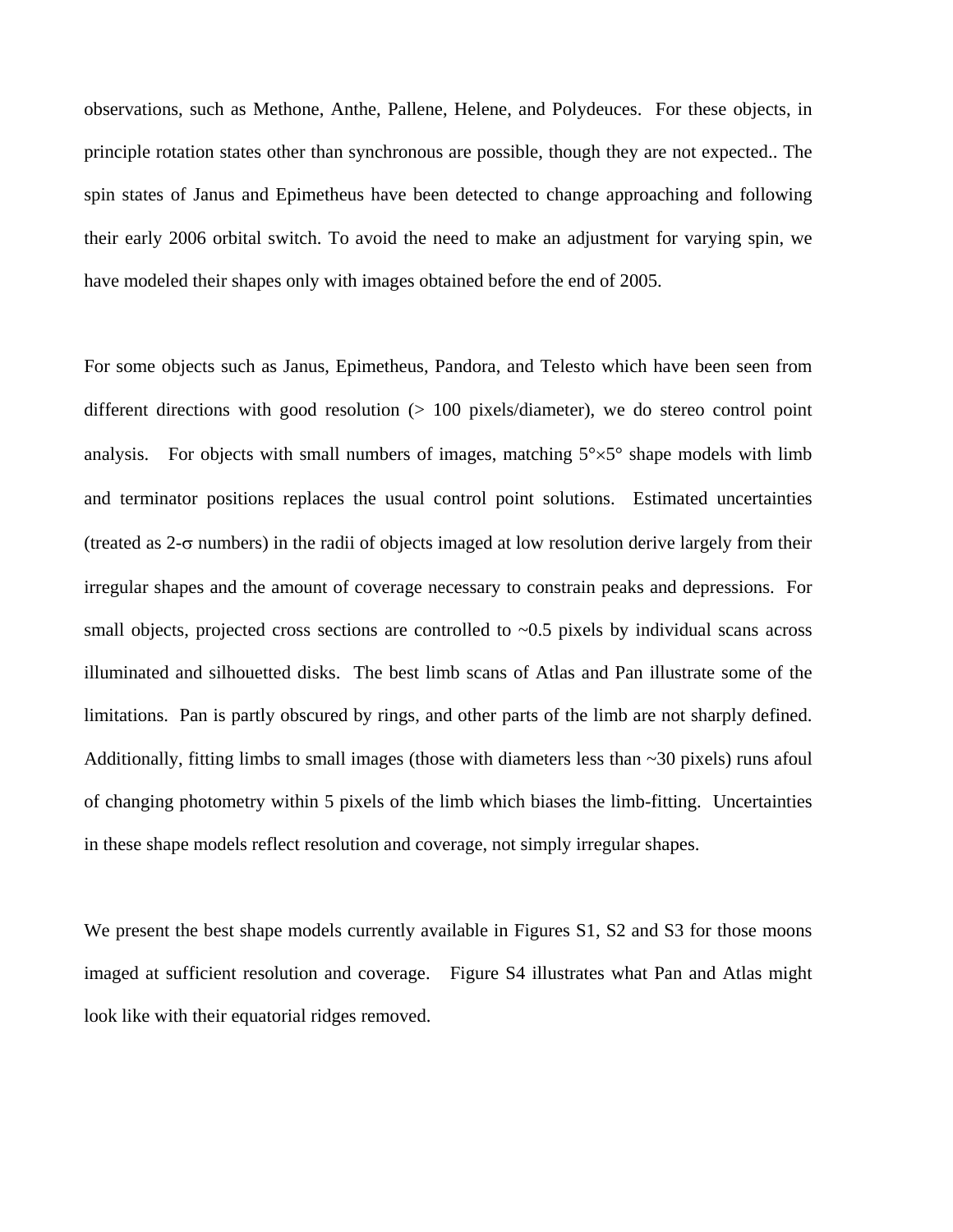

FIGURE S1: Observed shapes of Pan, Daphnis, Atlas, and Prometheus. Views are, left to right, looking from Saturn at the sub-Saturn point with north up, looking at the leading hemisphere with north up, and looking from the North with leading hemisphere down. Mapped colors are gravitational topography, similar to height above an equipotential. These objects are all assumed to have cores of density 0.9 g cm<sup>-3</sup>, and mantles of density 0.15 g cm<sup>-3</sup>. The image scales vary; the images have been re-scaled to the same apparent size.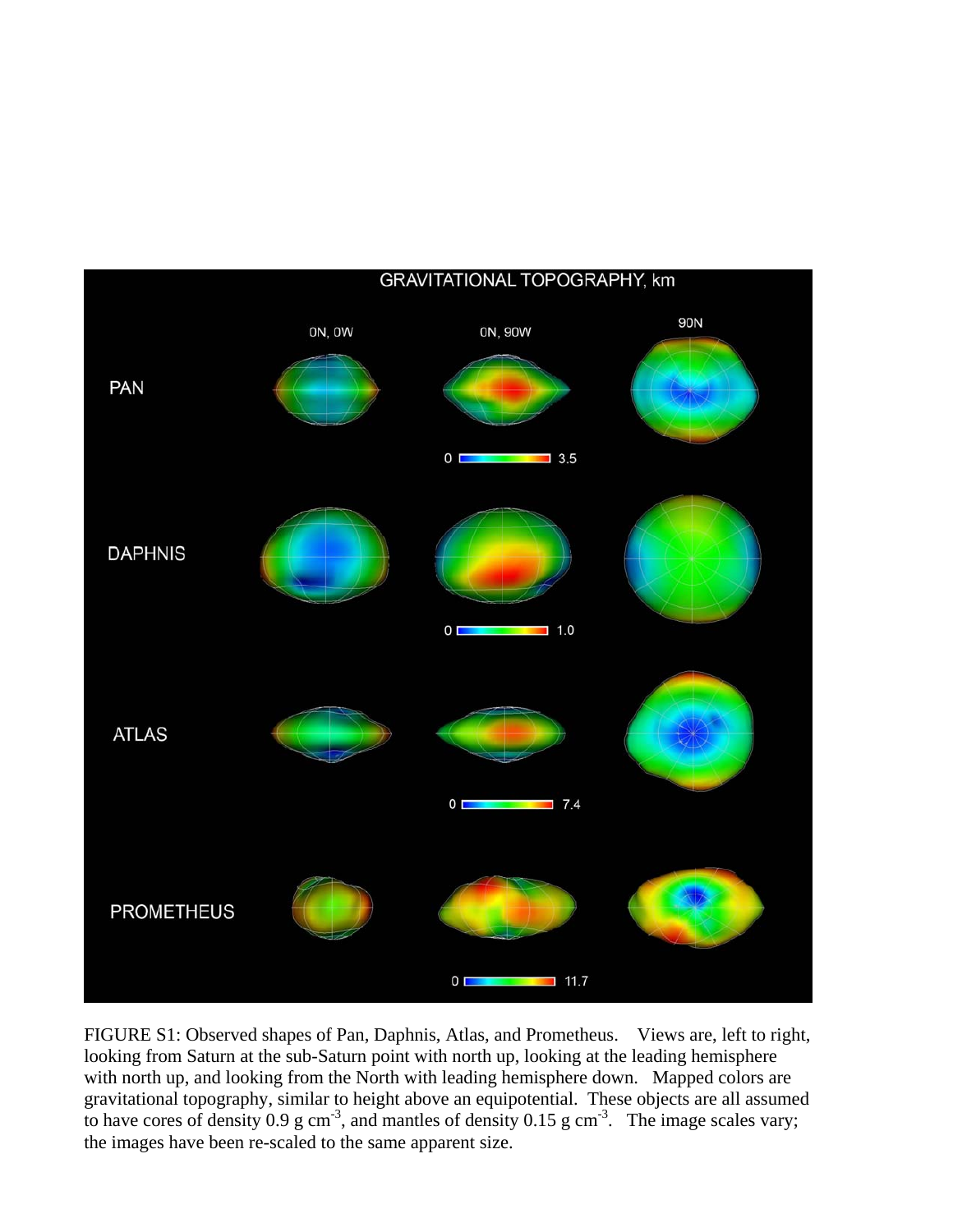

FIGURE S2: Observed shapes of Pandora, Janus, Epimetheus and Pallene. Views and mapped colors are the same as in Fig. S2 except only Pandora is modeled as having a core. Janus and Epimetheus are modeled as homogeneous with mean densities given in Table 1. Pallene, for which no mass is currently available, is assumed to have a density of  $0.55$  g cm<sup>-3</sup>.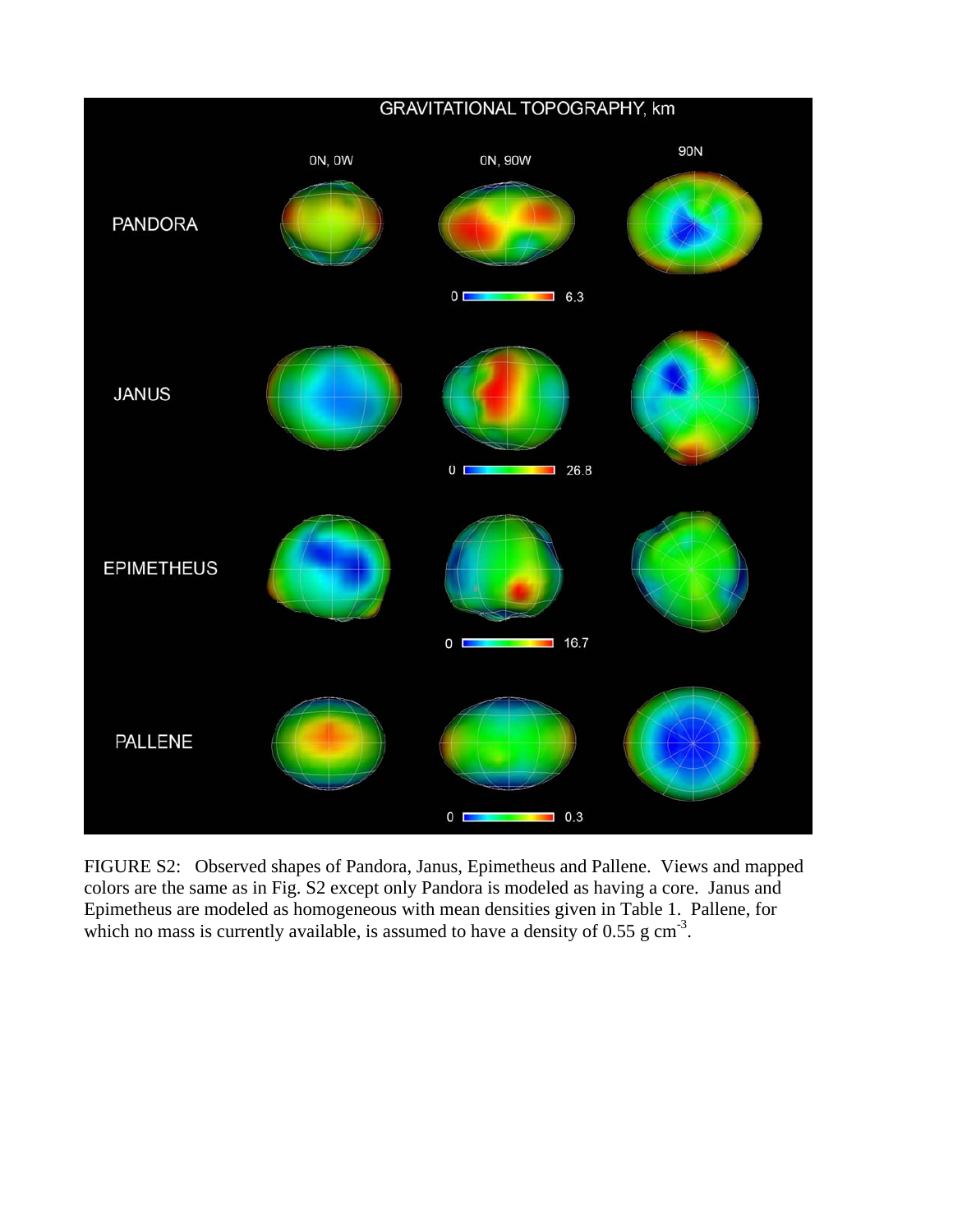

FIGURE S3: Observed shapes of Telesto, Calypso, Helene, and Polydeuces. Views and mapped colors are the same as in Fig. S3. All bodies shown here, for which masses are unavailable, are assumed to have homogeneous interiors of density of 0.55 g cm-3.